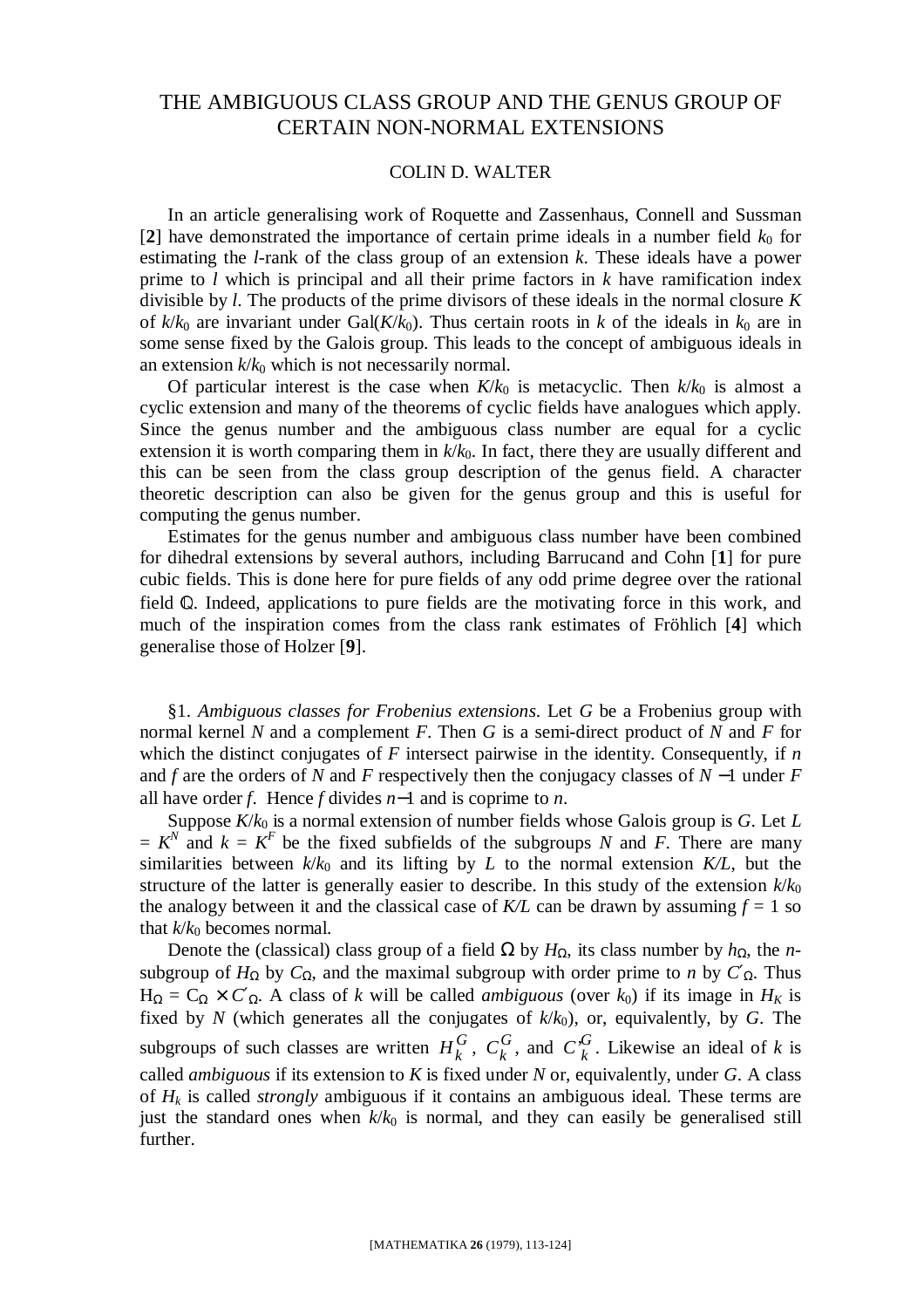1.1 THEOREM. *The group of ambiguous classes for*  $k/k_0$  *is the direct product G*  $H_k^G = C_k^G$  $C_k^G \times C_k^G$  $C_k^G$ . Here  $C_k^G$  is the isomorphic image of  $C'_{k_0}$  in  $C'_{k}$  under the natural embedding given by extension of ideals; and under extension of ideals  $C_k^G$  is *isomorphic to*  $C_K^G$ , the group of ambiguous classes in  $K/k_0$  with n-order. Thus

$$
H_k^G \cong C_K^G \times C_{k_0}.
$$

*Proof*. In Theorem 5.1 of [**12**] it was shown that the natural maps induced by extension of ideals provide an exact sequence

$$
1 \to C'_{k_0} \to C'_{k} \to C''_K/C''_K \to 1.
$$

Hence any class of  $C'$ <sup>*k*</sup> which has its image in  $C'$ <sup>*K*</sup> fixed by *G* comes from a class in *C*′*<sup>k</sup>*<sup>0</sup> , and *vice versa*.

Since *n* is prime to  $[K : k]$  there is a natural embedding  $C_k \rightarrow C_K$  which restricts to *G*  $C_k^G$   $\rightarrow$   $C_K^G$ . This is an isomorphism because the inverse map is obtained by applying the idempotent  $e_F = f^{-1} \sum_{g \in F} g$  and restriction of ideals, *i.e.* a suitable power of the norm.

Thus the basic observation that provides information about the ambiguous class group of  $k/k_0$  is this:

1.2 LEMMA.  $C_k^G$ *k C is isomorphic to the direct summand of the ambiguous n*-*class* group  $C_K^N$  of  $K/L$  given by the projection  $e_F$ , viz.  $C_K^G$ .

1.3 LEMMA. If  $\mathfrak a$  *is an ambiguous ideal of k/k*<sub>0</sub> then the extension of  $N_{k/2}$   $\mathfrak a$  *is equal to* Q *n* .

*Proof.* The extension of  $N_{k/k_0}$  **a** to *K* is just the product of the conjugates of the extension of  $\boldsymbol{\alpha}$  under *N*. However, the extension of  $\boldsymbol{\alpha}$  is fixed under the action of *N* and so the product of conjugates is just the *n*th power. The same equality holds on restriction to *k*.

Let  $I_{\Omega}$  be the multiplicative group of non-zero fractional ideals of a field Ω, extended to *K* wherever necessary;  $P_{\Omega}$  the subgroup of principal ideals;  $I_{\Omega}^{\Gamma}$  the subgroup of ideals which are fixed by a subgroup  $\Gamma$  of *G* when extended to *K*; and  $I_{\Omega}^{\Gamma}$  \* the subgroup of ideals which lie in a class of *K* fixed by Γ. With this notation the isomorphic groups  $C_k^G$  and  $C_K^G$  are the *n*-subgroups of  $I_k^G*/P_k$  $I_k^G * / P_k$  and  $I_K^G * / P_K$ respectively. The most accessible parts of these groups are the subgroups  $I_k^G P_k / P_k$  $I_k^{\mathbf{G}} P_k / P_k$  and  $I_K^GP_K$  /  $P_K$  of strongly ambiguous classes, and in many cases they give the whole group (*see* Corollary 1.9).

Let  $\psi$  be a prime ideal of  $k_0$  with prime divisors  $\phi$  *j* in *k* and below the prime  $\mathcal{P}$  of *K*. Suppose *e*, *e*', *e<sub>j</sub>*, and *e*<sup>'</sup>*j* are the ramification indices for these primes in  $K/L$ ,  $L/k_0$ ,  $k/k_0$ , and *K*/*k* respectively. The equality  $e_i e_j' = e e_j'$  gives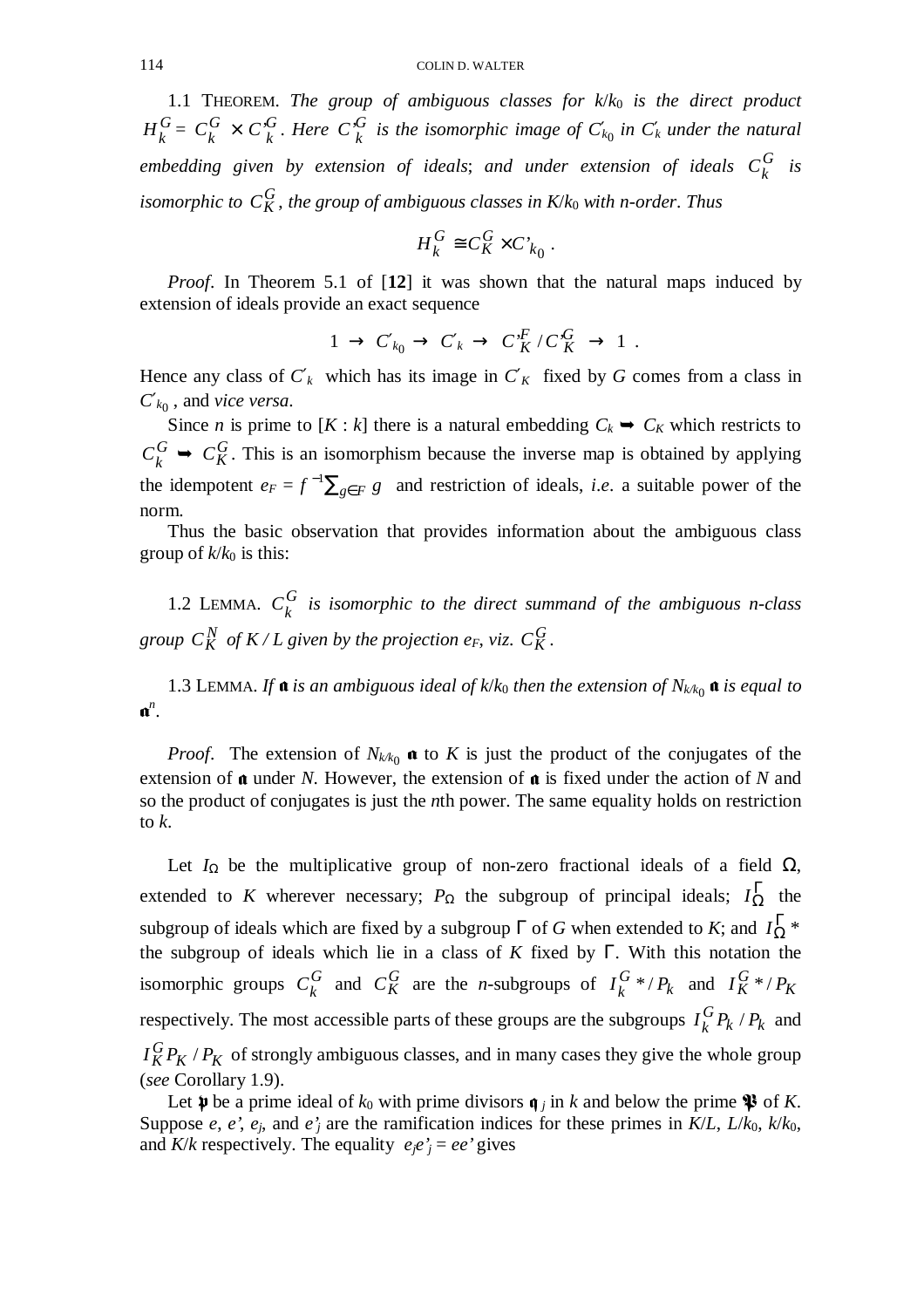$$
\mathbf{\psi}^n \ = \ N_{k \mathcal{R}_0} \, \mathbf{\psi} \ = \ \prod_j \ \ (N_{k \mathcal{R}_0} \, \mathbf{\psi}_j)^{e e^j / e^j_j}
$$

Hence any common factor between the  $e'e'$ <sup>*j*</sup> divides both *n* and *f* and so equals 1. Thus  $\mathbf{q} = \prod \mathbf{q}^{e/e'}_j$  has no roots in *k*. Any divisor of  $\mathbf{\psi}$  in *k* which is fixed by *G* must decompose in *K* as a power of  $\mathbf{\Omega} = \prod_{g \in H \setminus G} \mathbf{\mathcal{P}}^g$  where *H* is the decomposition group of  $\mathbf{\mathcal{P}}$  over  $k_0$ . Therefore such a divisor is a power of  $\mathbf{\mathfrak{q}} = \mathbf{\mathfrak{L}}^{e'}$  and the generators above  $\mathbf{\mathfrak{p}}$  of  $I_K^G$  and *G*  $I_k^G$  are  $\Omega$  and  $\mathfrak q$  respectively. Since the extensions of  $\mathfrak p$  are equal to  $\mathfrak q^e$  for *k* and  $\mathfrak Q^{ee'}$  for *K* the powers of  $\Omega$  and **q** cannot generate ideal classes with *n*-order in  $H_K$  or  $H_k$  other than those of the powers of the extensions of  $\mu$  unless  $e > 1$ , *i.e.* the prime ideal  $\nu$ ramifies in *K*/*L*. Hence  $I_K^G$  and  $I_k^G$  are generated (the former up to an index prime to *n*) by  $I_L$  and  $I_{k_0}$  respectively, together with the ideals  $\Omega$  and  $\mathfrak q$  respectively which divide the prime ideals  $\boldsymbol{\psi} \in I_{k_0}$  which are ramified in *K*/*L*.

Put  $e_{\psi}$  for the ramification index in *K*/*L* of a prime ideal  $\psi \in I_{k_0}$ . Then,

1.4 LEMMA. 
$$
[I_k^G: I_{k_0}] = \prod_{\mathfrak{p}} e_{\mathfrak{p}}.
$$

1.5 *Remark*. There are potentially more classes in *k* to be found from the decomposition of ramified primes: each divisor  $\mathbf{\mathfrak{q}}_i$  of  $\mathbf{\mathfrak{p}}$  in *k* yields some class, but the ideal  $\boldsymbol{\mathfrak{q}}$  may only generate certain products of these classes.

*From here on suppose N is cyclic, with generator*  $\sigma$ *. Then <i>F* is also cyclic, with generator  $\phi$  say, because it is a subgroup of the cyclic automorphism group of each subgroup of *N* with prime order. Thus *G* is metacyclic and, because  $f > 1$ , *n* is odd. Write  $\tilde{S}$  for the sum in the integral ring  $\mathbb{Z}[G]$  of the elements in a subset *S* of *G*. Define  $\mathcal{F} \in \mathbb{Z}[G]$  by  $(1-\sigma)\mathcal{F} = \tilde{F}(1-\sigma)$  and  $e_{\mathcal{F}} = f^{-1}\mathcal{F}$ . Then  $\mathcal{F}$  is determined uniquely up to a multiple of  $\tilde{N}$ , so that  $e_{\mathscr{F}}$  is really an idempotent of Q[*G*]/Q[*G*] $\tilde{N}$  which is conjugate to *eF*. We have

$$
e_F = f^{-1}\tilde{F}
$$
 and  $(1-\sigma)e_{\mathscr{F}} = e_F(1-\sigma)$ .

Finally, let  $E_{\Omega}$  denote the unit group of a field  $\Omega$ ,  $r(\Omega)$  the Q-dimension of  $\mathbb{Q} \otimes_{\mathbb{Z}} E_{\Omega}$  and *W* the torsion subgroup of  $E_K$ . From [12] §3.1, it is known that  $W \subset L$  and  $W^F \subset k_0$ .

1.6 THEOREM. *The number of strongly ambiguous classes for k/k*<sup>0</sup> is

$$
\frac{h_{k_0} \prod_{\mathfrak{p}} e_{\mathfrak{p}}}{\left| H^1(N, E_K)^{e_{\mathscr{F}}}\right|} \ ,
$$

*where the product is over (finite) prime ideals*  $\mathbf{p}$  *of k*<sub>0</sub>.

*Proof.*  $I_k^G P_k / P_k \cong$  $I_k^G P_k / P_k \cong I_k^G / (I_k^G \cap P_k) \cong$ *k G*  $I_k^{\mathbf{G}}/(I_k^{\mathbf{G}} \cap P_k) \cong (I_k^{\mathbf{G}}/P_{k_0})/(P_k^{\mathbf{G}}/P_{k_0})$ *G*  $(k_0) / (P_k)$ *G*  $I_k^{\mathbf{G}}$  / $P_{k_0}$  )/ $(P_k^{\mathbf{G}}$  / $P_{k_0}$  ). The numerator has order  $[I_k^G: I_{k_0}][I_{k_0}: P_{k_0}] = h_{k_0} \prod e_{\nu}$  by 1.4. Since by 1.3 its exponent divides *n*, the denominator is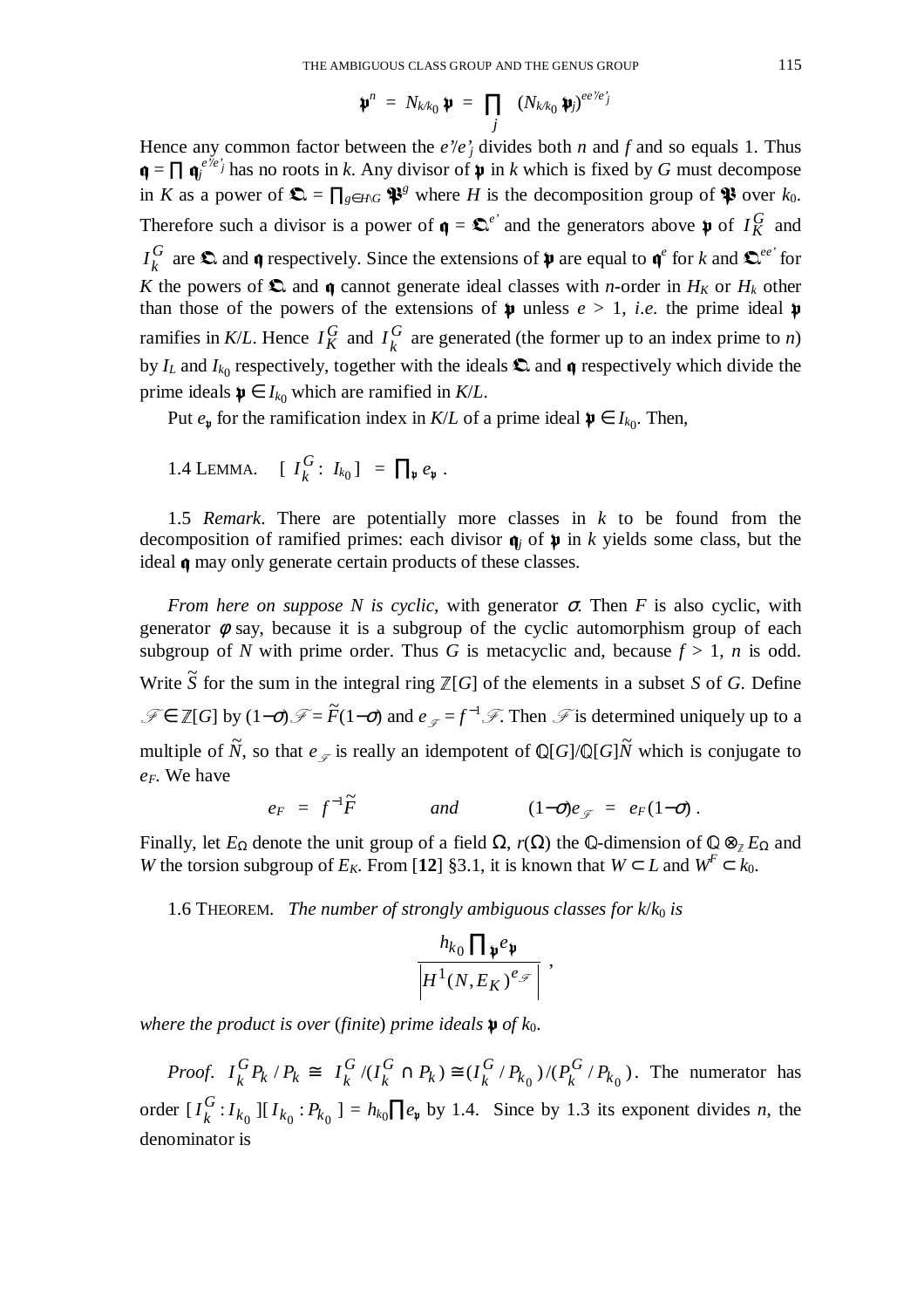$$
P_k^G/P_{k_0} \cong (P_K^N/P_L)^{e_F} \cong (\{\alpha \in K \mid \alpha^{1-\sigma} \in E_K\}/L^{\times}E_K)^{e_F}
$$
  

$$
\cong ((K^{1-\sigma} \cap E_K)/E_K^{1-\sigma})^{e_{\mathscr{F}}} = H^1(N,E_K)^{e}.
$$

1.7 COROLLARY. *The number of strongly ambiguous classes in k*/*k*0 *is a multiple of*

$$
(i) \frac{(h_{k_0} \prod_{\mathfrak{p}} e_{\mathfrak{p}}) [K^{1-\sigma} \cap E_k : E_K^{1-\sigma} \cap k]}{n[E_L : N_{K/L} E_K]}
$$

*and*

$$
(ii) \quad \frac{h_{k_0} \prod_{\mathfrak{p}} e_{\mathfrak{p}}}{[k^{n-\widetilde{N}} \cap E_K : E_k^{n-\widetilde{N}}][W : W^G W^n]}.
$$

*The number of strongly ambiguous classes in k/k<sub>0</sub> is a divisor of* 

$$
\frac{h_{k_0} \prod_{\mathfrak{p}} e_{\mathfrak{p}}}{[k^{1-\sigma} \cap W : E_k^{1-\sigma} \cap W]}
$$

*Proof.* Define  $\beta_i \in \mathbb{Z}[G]/\mathbb{Z}[G]\tilde{N}$  by  $\beta_i = (1-\sigma)^{-i}\tilde{F}(1-\sigma)^i$ . Then from [12] §1.7, there is a direct sum decomposition

 $\mathbb{Z}[G]/\mathbb{Z}[G]\tilde{N}$  =  $\bigoplus_{0\leq i < f} \mathbb{Z}[G]\beta_i$ 

which yields

$$
H^1(N,E_K) = \Theta_{0 \le i \le f} H^1(N,E_K)^{\beta_i} .
$$

Here  $\beta_0$  and  $\beta_i$  can be replaced by  $e_F$  and  $e_{\mathscr{F}}$  respectively so that  $|H^1(N,E_K)^{e_{\mathscr{F}}}|$  divides  $|H^1(N,E_K)||H^1(N,E_K)^F|^{-1}$ . The second factor is just  $[K^{1-\sigma} \cap E_k : E_K^{1-\sigma} \cap k]$  whilst the | first can be translated using the value  $Q(E_K) = n^{-1}$  for the Herband quotient given, for example, in [14]. Thus  $|H^1(N,E_K)| = n|H^0(N,E_K)| = n[E_L : N_{K/L}E_K]$ . This gives (i) from Theorem 1.6.

Bounds can be obtained for the denominator of the last part. For  $\zeta \in k^{1-\sigma} \cap W$ choose  $\alpha \in k$  such that  $\zeta = \alpha^{1-\sigma}$ . Then  $\zeta^n = \zeta^{\tilde{N}} = \alpha^{(1-\sigma)\tilde{N}} = 1$  because  $W \subset K^N$ . Clearly  $k_0(\zeta,\alpha)/k_0$  is normal. But *G* has no normal subgroups other than those containing or contained by *N*. Thus  $\alpha \notin k_0$  implies  $L = k_0(\zeta)$ . Also  $\zeta \in K_0$  implies  $\alpha \in k_0$  and hence  $\zeta = 1$ . So  $(k^{1-\sigma} \cap W)/(E_k^{1-\sigma} \cap W)$  is trivial unless possibly when  $L \subset k_0(\sqrt[n]{1})$ , and then its order divides  $[W : W^G W^n]$ . In particular, if  $k = k_0(\sqrt[n]{\alpha})$  and a prime not dividing *n* is ramified in  $k/k_0$  then  $\alpha$  cannot be a unit and  $[k^{1-\sigma} \cap W: E_k^{1-\sigma}]$  $E_k^{1-O} \cap W$ ] = *n*.

For the rest consider the denominator of 1.6 again. It comes from

$$
P_k^G/P_{k_0} \cong \{ \alpha \in k \mid \alpha^{1-\sigma} \in E_K \} / k_0^{\times} E_k \cong (k^{1-\sigma} \cap E_K) / E_k^{1-\sigma}.
$$

This has the factor group

$$
(k^{1-\sigma} \cap E_K) / E_k^{1-\sigma} (k^{1-\sigma} \cap W) \cong (k^{1-\sigma} \cap E_K)^{(n-\tilde{N})/(1-\sigma)} / E_k^{n-\tilde{N}}
$$
  

$$
\subset (k^{n-\tilde{N}} \cap E_K) / E_k^{n-\tilde{N}}
$$

where the isomorphism is given by the class of  $\alpha^{1-\sigma} \in k^{1-\sigma} \cap E_K$  mapping to the class of  $\alpha^{n-\tilde{N}}$ . This is well-defined: firstly because  $\alpha^{1-\sigma}$  determines  $\alpha$  up to an element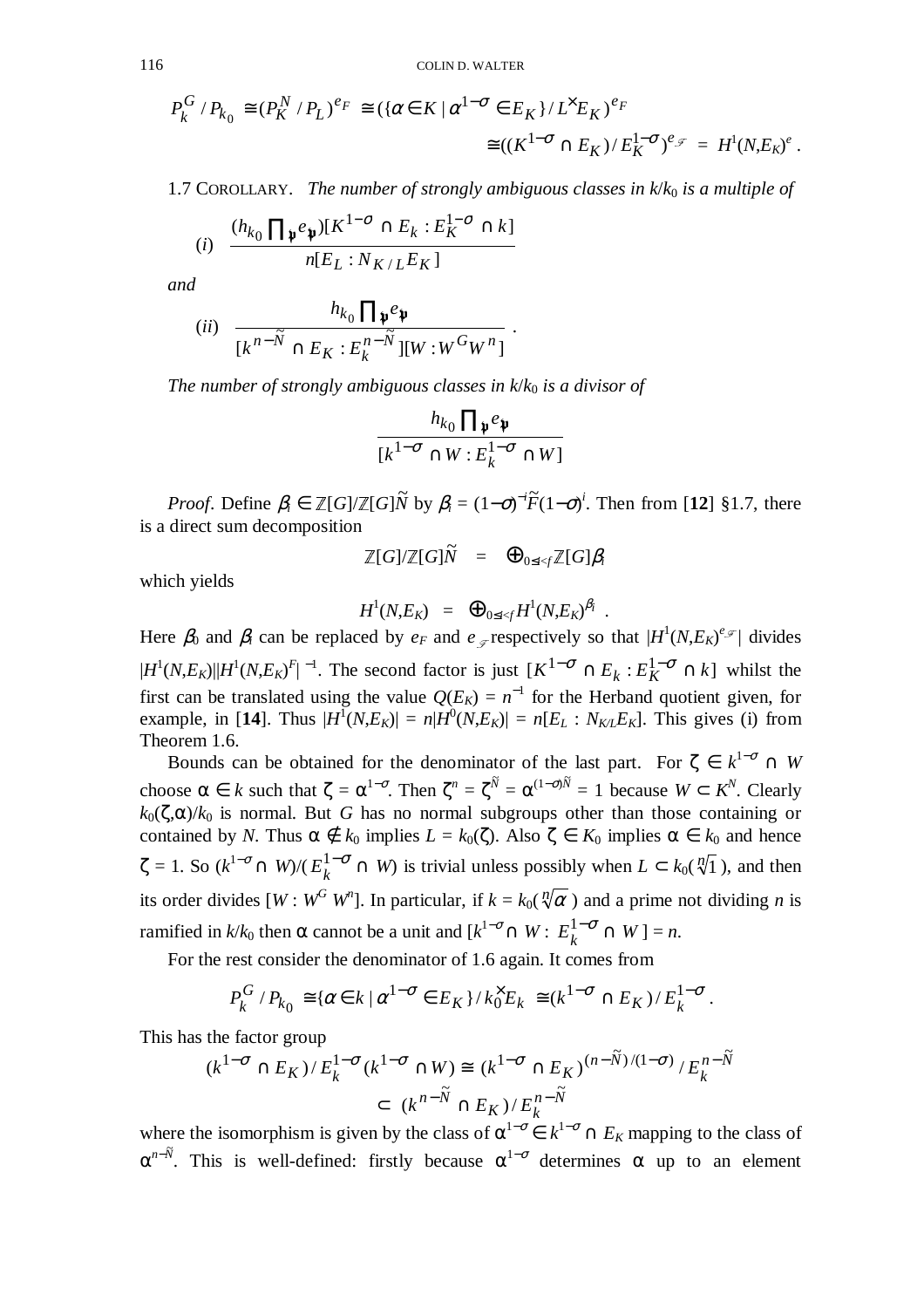$\beta \in L^{\times} \cap k^{\times} = k_0^{\times}$  and  $(\alpha \beta)^{n-\tilde{N}} = \alpha^{n-\tilde{N}}$  for such  $\beta$ ; and secondly because if  $\alpha^{1-\sigma} = \zeta \in W$ then  $\alpha^{n-\tilde{N}} = \zeta^{(n-\tilde{N})/(1-\sigma)} = \zeta^{n/(n-1)/2} = 1$  by the oddness of *n*. The map is certainly surjective. For the injectivity suppose  $\alpha^{1-\sigma} \in k^{1-\sigma} \cap E_K$  maps to  $E_k^{n-\bar{N}}$ .Then  $(\alpha \varepsilon)^{n-\tilde{N}} = 1$  for some  $\varepsilon \in E_k$ . Without loss of generality  $\alpha^{n-\tilde{N}} = 1$  so that  $(\alpha^{1-\sigma})^n = (\alpha^n)^{1-\sigma} = \alpha^{\tilde{N}(1-\sigma)} = 1$ , whence  $\alpha^{1-\sigma} \in k^{1-\sigma} \cap W$  represents the trivial class. The subgroup initially quotiented out was  $(k^{1-\sigma} \cap W)/(E_k^{1-\sigma} \cap W)$  which has order dividing  $[W:W^GW]$ , as was shown above. This completes the proof of (ii) and gives the last part.

*Remarks*. When  $n = l$  is prime and  $h_{k_0}$  is prime to *l*, these estimates give lower bounds for the order of an elementary abelian *l*-group within the class group of *k*, and, hence, also a lower bound for the minimal number of generators of its *l*-Sylow subgroup. Part (ii) and its approximation  $h_{k_0} \prod_{\psi} e_{\psi} / n^{r(k)-r(k_0)+1}$  therefore generalise Fröhlich's Theorem 1 in [**4**] and its proof. This approximation yields the result of Connell and Sussman's Theorem 1 in  $[2]$  for  $k/k_0$  when the degree is prime; but the analogue for general *n* may be weaker (see 1.5). However,  $r(L)+1 \leq r(k)-r(k_0)$  with equality possible only when  $f = n-1$ . Therefore the estimate in (i) is usually as good as that from (ii) and the rank interpretation for (i) generalises Gerth's Proposition 3.4 in [**5**].

A good knowledge of the unit group of *K* allows one to obtain still better estimates for the divisibility of  $h_k$ :

1.8 THEOREM. *The quotient of ambiguous ideal classes modulo strongly ambiguous classes is isomorphic to*

$$
((N_{K/L}K \cap E_L)/N_{K/L}E_K)^e
$$
  
\nProof.  $(I_k^{G^*}/P_k)/(I_k^GP_k/P_k) \cong (I_K^{N^*})^{e_F}/(I_K^NP_K)$   
\n $\cong (I_K^{N^*})^{e_F(1-\sigma)}/(I_K^NP_K)^{1-\sigma} = (I_K^{N^*})^{(1-\sigma)e_{\mathcal{F}}}/P_K^{1-\sigma}$   
\n $= \{(\alpha) | N_{K/L}\alpha \in E_L\}^e/P_K^{1-\sigma}$   
\n $\cong {\alpha \in K | N_{K/L}\alpha \in E_L}^e/E_KK^{1-\sigma}$   
\n $\cong (N_{K/L}K \cap E_L)^e/N_{K/L}E_K.$ 

The first isomorphism is by Lemma 1.2. The subsequent maps are precisely those used by Hasse in [8] Ia §13: multiplication by  $1-\sigma$ , mapping to a generator of a principal ideal, and applying the norm for *K/L*. The isomorphisms are proved by him and are straightforward when Hilbert's Theorem 90 is borne in mind and it is observed that  $N_{K/L}$ and  $e_{\mathscr{F}}$  commute.

1.9 COROLLARY. *Suppose L/k*0 *has u unramified infinite primes*. *Then the quotient of ambiguous classes modulo strongly ambiguous classes has order dividing*  $n^{uf/2}[W:W^nW^G]$  for even f. In particular, when  $u = 0$  the quotient is isomorphic to

$$
((N_{K/L}K\cap W)/(N_{K/L}E_K\cap W))^e
$$

*Proof*. Let *C<sup>i</sup>* be the decomposition group of one infinite prime divisor in *K* above the infinite prime *i* of  $k_0$ . By hypothesis,  $C_i$  has order 2 for all but *u* valuations *i*, and without loss of generality  $C_i \subset F$  as *n* is odd. When  $C_i$  has order 2 it is generated by  $\gamma = \phi^{f/2}$ which inverts elements of *N*. Write *C*<sub>*i*</sub><sup> $Z$ </sup>[*G*]*N* for the subgroup of  $Z$ [*G*] fixed on the left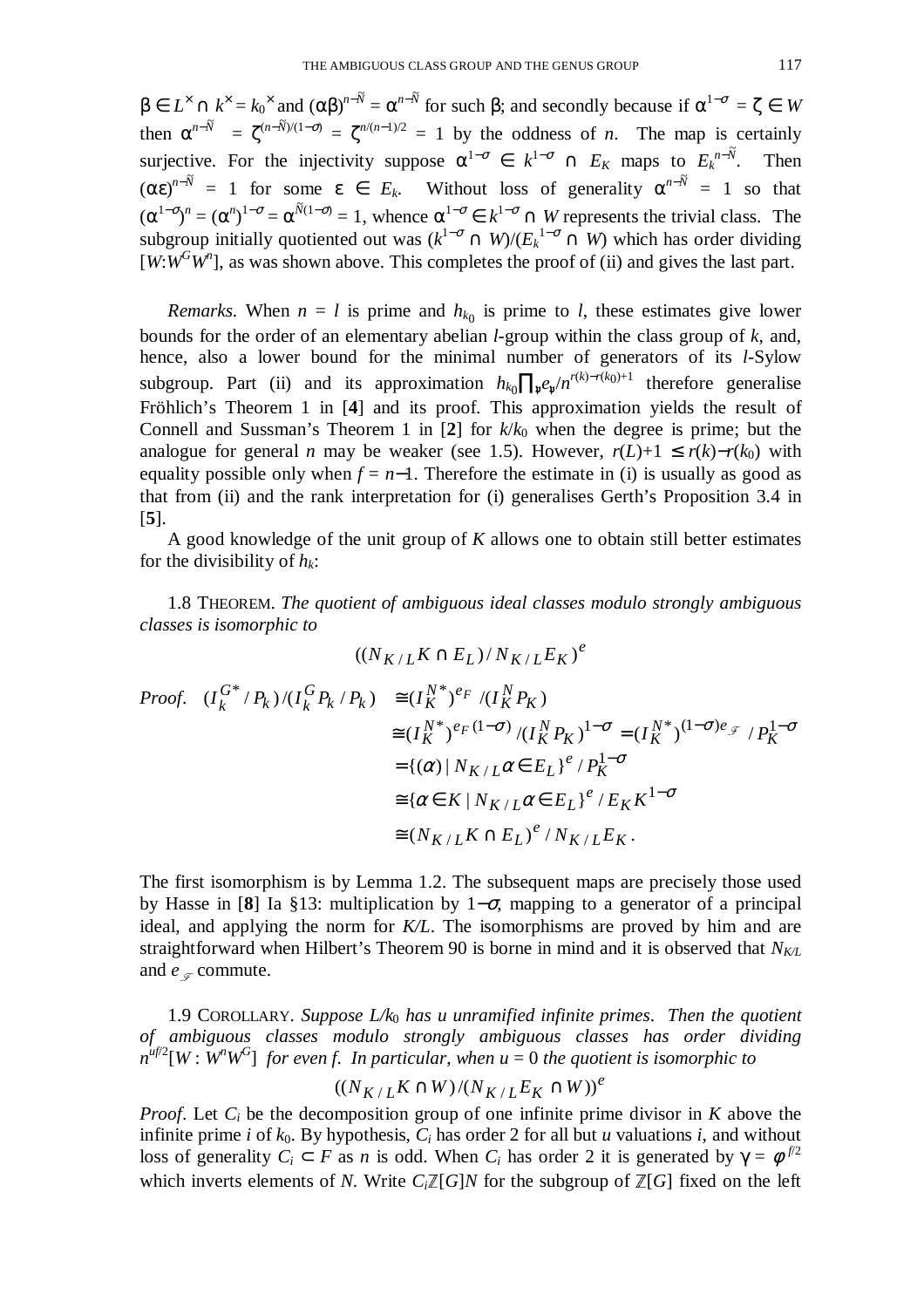by  $C_i$  and on the right by *N*.  $E_i/W$  is torsion free and (*see e.g.* [11] §4) is isomorphic to a right submodule of finite index in

$$
M = (\bigoplus_i C_i \mathbb{Z}[G]N) / \mathbb{Z}(\bigoplus_i \widetilde{G}) .
$$

*M* is generated by the  $\tilde{C}_i g \tilde{N} = g \tilde{C}_i \tilde{N}$  where  $g \in F$  and so the effect of  $e_{\mathscr{F}}$  is determined by the values of  $\tilde{C}_i \tilde{N} \mathcal{F}$ .<br>Suppose  $\phi \tilde{\sigma} \phi^{-1} = \tilde{\sigma}$ 

Suppose  $\phi \sigma \phi^{-1} = \sigma^r$  so that *r* has order *f* modulo *n* and then set

$$
\mathcal{F} = \sum_{i=0}^{f-1} (\sum_{j=0}^{r^i-1} \sigma^j) \phi^i - \tilde{N} \sum_{i=0}^{f/2-1} \left( \frac{r^i + r^{i+f/2}}{2n} \right) (\phi^i + \phi^{i+f/2}).
$$

It is immediately verifiable that  $(1-\sigma)$   $\mathcal{F} = \tilde{F}(1-\sigma)$  and that

$$
\widetilde{N}\mathcal{F}=\widetilde{N}(\gamma-1)\sum_{i=0}^{f/2-1}\tfrac{1}{2}(r^{i+f/2}-r^i)\phi^i.
$$

Hence  $\tilde{C}_i \tilde{N} \mathcal{F} = 0$  when  $C_i$  has order 2 and  $\gamma \tilde{C}_i \tilde{N} \mathcal{F} = -\tilde{C}_i \tilde{N} \mathcal{F}$  for all *i*. Thus  $M \mathcal{F} \otimes_{\mathbb{Z}} \mathbb{Q}$ <br>has dimension at most <sup>1</sup> of such 0 for this abojes of  $\mathcal{F}$ . The same i has dimension at most  $\frac{1}{2}uf$  over Q for this choice of  $\mathcal{F}$ . The same is therefore true of  $(E_L/W) \mathcal{F} \otimes_{\mathbb{Z}} \mathbb{Q}$  and shows that  $((N_{K/L}K \cap E_L)W / N_{K/L}E_K \cdot W)^{e_{\mathcal{F}}}$  has order dividing  $n^{uf/2}$ .

It remains to consider the subgroup  $((N_{K/L}K \cap W)/(N_{K/L}E_K \cap W))^{\epsilon_{\mathcal{F}}}$  of the group in 1.8 due to torsion in  $E_K$ . W<sup>*n*</sup> is contained in the denominator because  $\zeta^n = N_{K/L}\zeta$  for  $\zeta \in W \subset L$ . If  $\zeta \in W^G$  then, modulo elements which fix  $\zeta$  and multiples of *n*, we have

$$
\mathcal{F} = \sum_{i=0}^{f-1} \sum_{j=0}^{i-1} \sigma^j \phi^i = \sum_{i=0}^{f-1} r^i = (r^f - 1)/(r - 1) \equiv 0.
$$

So  $(W^G)^{\mathcal{F}} \subset W^n$  and there is a natural surjection from  $(W \cap N_{K/L}K)W^G / W^nW^G$  to the group under consideration, given by  $\zeta/W^nW^G \mapsto (\zeta/(N_{K/L}E_K \cap W))^{e_{\mathscr{F}}}$ . Hence the order of the group divides  $[W: W^n W^G]$ . The exact sequence

$$
1 \rightarrow (N_{K/L}K \cap W) / (N_{K/L}E_K \cap W) \rightarrow (N_{K/L}K \cap E_L) / N_{K/L}E_K
$$
  

$$
\rightarrow (N_{K/L}K \cap E_L)W / N_{K/L}E_K.W \rightarrow 1
$$

remains exact when fixed by the idempotent  $e_{\mathscr{F}}$ . So the above bounds on the outer two groups of

$$
1 \rightarrow ((N_{K/L}K \cap W) / (N_{K/L}E_K \cap W))^{e_{\mathcal{F}}} \rightarrow ((N_{K/L}K \cap E_L) / N_{K/L}E_K)^{e_{\mathcal{F}}}
$$

$$
\rightarrow ((N_{K/L}K \cap E_L)W / N_{K/L}E_K.W)^{e_{\mathcal{F}}} \rightarrow 1
$$

place the required bound on the central group and yield the required isomorphism between the first two groups when  $u = 0$ .

1.10. COROLLARY. *Suppose L*/*k*0 *has no unramified infinite primes and* ζ *generates*  $W \cap N_{K/L}K$  over  $W \cap N_{K/L}E_K$ . Choose  $\alpha \in K$  such that  $\zeta = N_{K/L}\alpha$  and an ideal  $\mathfrak{a}$  in *K* for which  $\alpha$ ) =  $\mathfrak{a}^{1-\sigma}$ . Then the class of  $N_{K/k}\mathfrak{a}$  generates the ambiguous classes of *k*/*k*0 *over the strongly ambiguous classes*.

*Proof.* Under the maps of 1.8 and 1.9 the image of  $N_{K/k}$  **a** is  $\zeta^s$ , which generates the group of 1.9.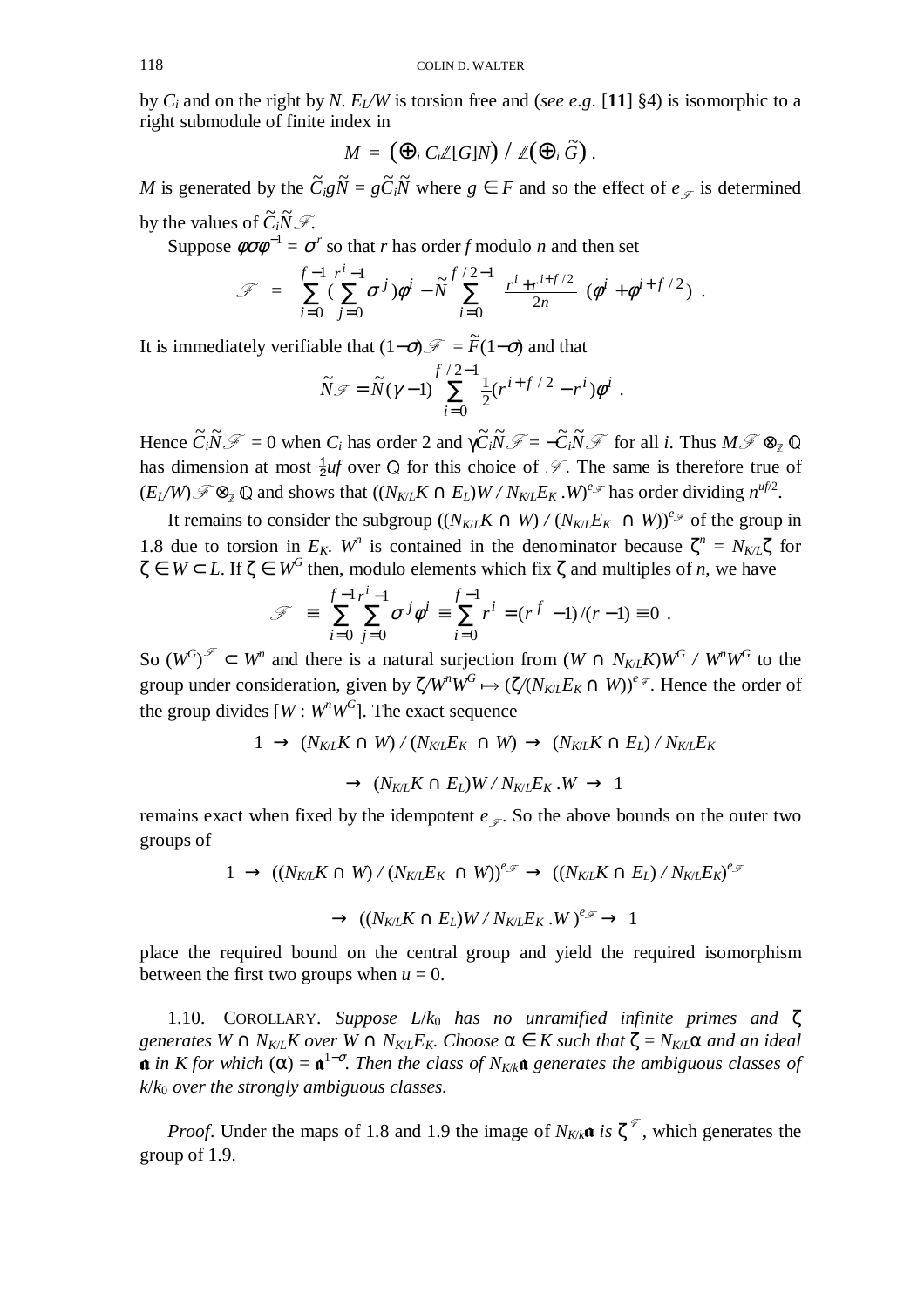1.11 LEMMA. *Suppose k*/*k*0 *is a pure field extension of a totally real field*. *Then the quotient of ambiguous by strongly ambiguous classes is isomorphic to*

$$
(N_{K/L}K \cap W) / N_{K/L}E_K \cap W) .
$$

*Proof.* Here *k* is obtained from  $k_0$  by adjoining a root of an element in  $k_0$ . Therefore *L* is obtained from  $k_0$  by adjoining an *n*th root of unity  $\zeta$  and so  $L/k_0$  has no unramified infinite primes. Now  $\zeta$  generates  $W/W^n$  and assuming  $\phi \sigma \phi^{-1} = \sigma^r$  gives  $\zeta^{\phi} = \zeta^{r-1}$ . So, modulo elements which fix  $\zeta / W^n$ ,

$$
\mathcal{F} = \sum_{i=0}^{f-1} \sum_{j=0}^{i-1} \sigma^j \phi^i = f.
$$

Hence  $(W/W^n)^{e_{\mathcal{F}}}=W/W^n$  and  $e_{\mathcal{F}}$  acts as an automorphism of the group in 1.9. In fact  $e_{\mathscr{F}}$  fixes the group.

§2. *The Principal Genus of*  $k/k_0$ *.* A definition of genus for a general finite extension of the rationals was first given in [**3**] by Fröhlich. Here the notion of relative genus over a base field is required and it is defined as follows (*see* [**14**]). Let Ω\* denote the Hilbert class field of a field  $\Omega$ , *i.e.* its maximal abelian unramified extension, and let  $\Omega^{ab}$  be its abelian closure. The (*relative*) genus field of  $\Omega$  over a subfield  $\Omega_0$  is defined to be  $\Omega^* \cap \Omega \Omega_0^{ab}$ ; and the associated *genus group* is the factor group of the class group of  $\Omega$ corresponding to this extension of Ω. The genus group can also be written as a quotient of the group of ideals in Ω, and then the subgroup factored out is called the *principal genus*.

As before, suppose  $K/k_0$  is a metacyclic Frobenius extension. Then  $K/L$  is cyclic of odd degree *n* and its (relative) principal genus is known to be  $P_K I_K^{-1-\sigma}$  where  $\sigma$  generates Gal (*K*/*L*) (*see* [**14**]). Hasse's analogue ([**8**] Ia §13) of Hilbert's Theorem 90 shows that this is precisely the group  $P_K$  Ker  $N_{K/L}$  where Ker  $N_{K/L}$  is the kernel of the norm map  $I_K \to I_L$ . Thus  $\mathfrak{a} \in I_K$  is in the principal genus if, and only if,  $N_{K/L} \mathfrak{a} = N_{K/L}(\alpha)$  for some  $\alpha \in K$ . This interpretation also holds for the principal genus of  $k/k_0$  by Theorem 2.2(iii). However, the genus number and the ambiguous class number, which coincide for *K*/*L* need not be equal for  $k/k_0$ .

The analogue of Hilbert's Theorem 90 for  $k/k_0$  is:

- 2.1 LEMMA. (i) If  $\alpha \in k$  and  $N_{k/k_0} \alpha = 1$  then  $\alpha = N_{K/k}(\beta^{1-\sigma})$  for some  $\beta \in K^{\times}$ ;
- (ii) *If*  $\mathbf{a} \in I_k$  and  $N_{k/k_0} \mathbf{a} = (1)$  then  $\mathbf{a} = N_{K/k}(\mathbf{b}^{1-\sigma})$  for some  $\mathbf{b} \in I_K$ .

*Proof.* Let *S* be a set of representatives for the conjugacy classes of *N*−1 under *F*. If  $N_{k/k_0}$  α = 1 then α =  $\beta^{1-\sigma}$  for some  $\beta \in K^\times$  by Hilbert's Theorem 90. Here  $\beta^{1-\sigma}$  is fixed by *F* and so

$$
\alpha=\beta^{1-\sigma}=(\beta^{1-\sigma})^{\widetilde N-\sum_{h\in F}\sum_{g\in S}hgh^{-1}}=(\beta^{1-\sigma})^{-\widetilde S\widetilde F}=(\beta^{-\widetilde S})^{(1-\sigma)\widetilde F}=N_{K/k}((\beta^{-\widetilde S})^{1-\sigma}),
$$

as required. The second part is analogous using Hasse's lemma (*op*. *cit*.).

2.2 THEOREM. (i) *The ambiguous class number of*  $k/k_0$  *is*  $\|{C_{k_\Omega}^r\|C_K^F\,|} / \|C_K^{F(1-\sigma)}\|$ 0  $F(1-\sigma)$  $C_{k_0}^r$  ||  $C_K^F$  ||  $|C_K^{F(1-\sigma)}|$  .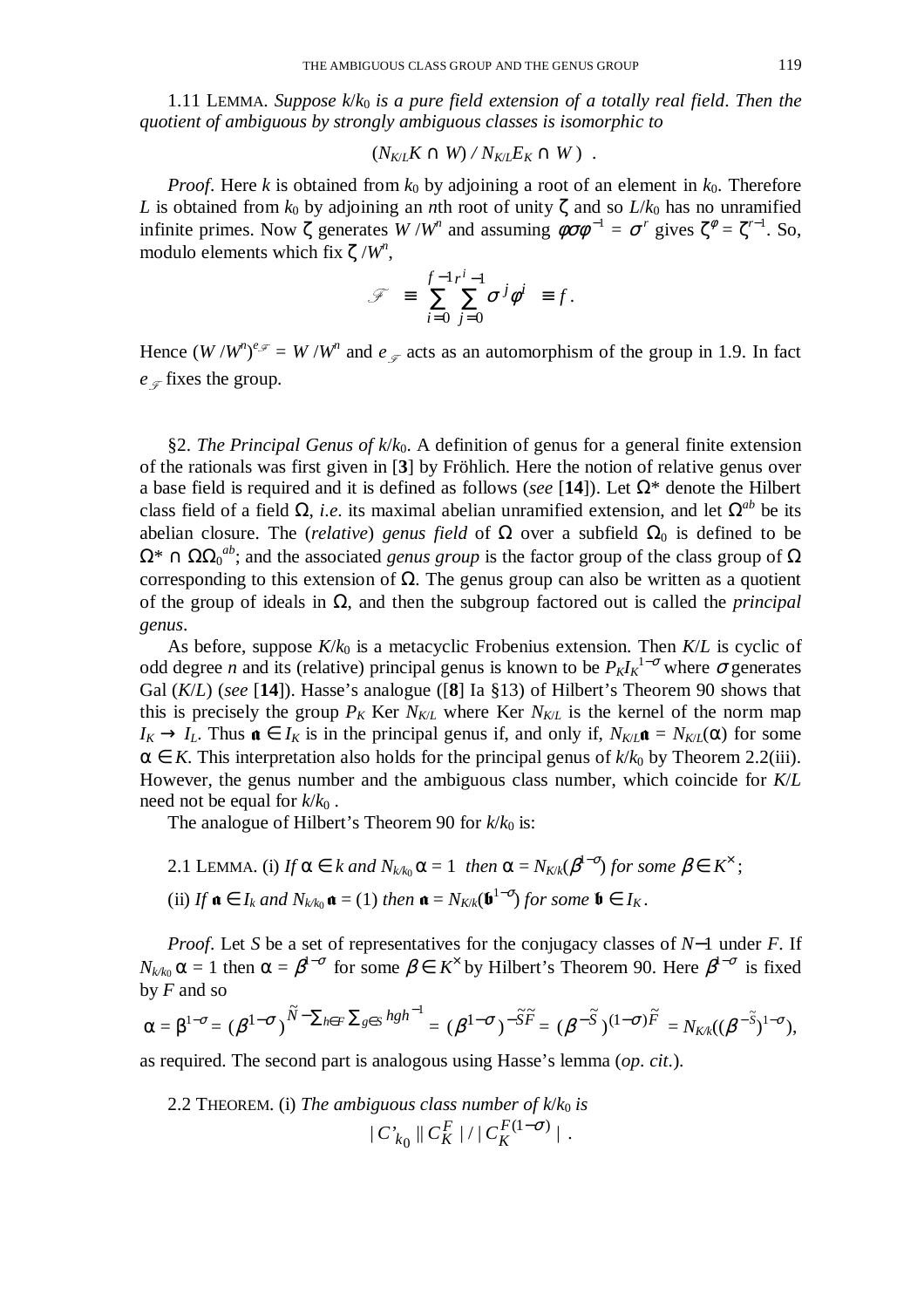(ii) The genus group of  $k/k_0$  is isomorphic to

$$
C_{k_0}^{\cdot} \times C_K^F / C_K^{(1-\sigma)F} \ .
$$

(iii) *The (relative) principal genus of k*/ $k_0$  *is P<sub>k</sub>I*<sub>*K*</sub><sup> $(1-\sigma)\tilde{F}$ , *i.e.*, *the group of ideals*  $\mathfrak{a} \in I_k$ </sup> *such that*  $N_{k/k_0}$   $\mathbf{a} = N_{k/k_0}(\alpha)$  *for some*  $\alpha \in k$ .

A comparison of (i) and (ii) shows that for  $k/k_0$  the ambiguous class number will differ from the genus number if  $C_K^{F(1-\sigma)}$  and  $C_K^{(1-\sigma)F}$  have different orders. This is usually the case for pure fields (*see* Section 3).

*Proof.* The first part is just Theorem 1.1 and the exactness of

$$
1 \to C_K^G \to C_K^F \to C_K^{F(1-\sigma)} \to 1.
$$

The maximal abelian extension of  $k_0$ , unramified over  $k$ , and with degree prime to  $n$ , is unramified over  $k_0$ , and so corresponds to the class group  $C'_{k_0}$ . The maximal abelian *n*-extension of  $k_0$  unramified over *k* is the maximal abelian *n*-extension of  $k_0$  unramified over *K*. It is therefore the maximal abelian *n*-extension of *L* in *K\** which is fixed under *F* (*i.e.* under the action of  $Gal(L/k_0)$  suitably extended). The corresponding genus group for this field is  $C_K / C_K^{1-e_F} C_K^{1-\sigma}$  $C_K / C_K^{1-e_F} C_K^{1-\sigma}$  because the group for the class field of *k* is *F K e*  $C_K / C_K^{1 - e_F} \cong C_K^F$  and the genus group for *K/L* is  $C_K / C_K^{1 - \sigma}$ . Part (ii) now follows from the exactness of

$$
1 \to (C_K^{1-\sigma})^F \to C_K^F \to C_K / (C_K^{1-e_F} C_K^{1-\sigma} \to 1.
$$

The genus group itself is therefore  $H_k / C_k^{1-\epsilon_N} C_K^{(1-\sigma)F}$ *e*  $H_k$  /  $C_k^{\mu-e}$ <sup>*N*</sup>  $C_k$  $\int_{C} \int_{k}^{1-e} \int_{K} C_K^{(1-\sigma)F}$  where  $e_N = n^{-1}\tilde{N}$ . Hence the principal genus is the group of ideals with class belonging to  $C_k^{1-\epsilon_N} C_K^{(1-\sigma)F}$ *e*  $C_k^{1-e}C$  $\int_{k}^{1-e} \int_{k}^{1(-\sigma)\tilde{F}}$ . From 2.1(ii) this group is included in  $P_k I_k^{(1-\sigma)\tilde{F}}$ . Conversely, if  $\mathfrak{a} \in I_K$  and  $\mathfrak{a}^{(1-\sigma)\tilde{F}}$  is in a class of  $C'_{k}$  then  $\mathfrak{a}^{(1-\sigma)\widetilde{F}(n-\widetilde{N})} = \mathfrak{a}^{(1-\sigma)\widetilde{F}n}$  is in a class of  $C_{k}^{1-\epsilon}N$ . So  $\mathfrak{a}^{(1-\sigma)\widetilde{F}}$  is in a class of *eN*  $C_k^{1-e_N}$ , and the principal genus is indeed  $P_k I_k^{(1-\sigma)\tilde{F}}$ . The equivalence of the other formulation in (iii) is clear using 2.1(ii).

2.3 COROLLARY. The genus group of  $k/k_0$  is isomorphic to  $N_{k/k_0}I_k/N_{k/k_0}P_k$ .

*Proof.* Apply  $\tilde{N}$  to  $I_k/P_kI_{K(1-\sigma)\tilde{F}}$ , which is the genus group, and use the alternative definition of the principal genus in 2.2(iii) to show that this is a monomorphism.

Now if  $a \in k_0^{\times}$  and  $a = N_{K/L} \alpha$  then  $a = N_{K/k_0} (a/N_{K/k} \alpha^{(n-1)/f})$ . Hence:

2.4 LEMMA.  $a \in k_0$  *is a norm in k*/ $k_0$ , *if, and only if, it is a norm in K*/*L*.

For each prime ideal  $\mathbf{p}_i$  ( $1 \le i \le t$ ) of  $k_0$  which is ramified in  $K/L$  let  $\mathbf{P}_i$  be a prime of *L* above  $\psi_i$  and for  $a \in k_0^{\times}$  let  $\chi_i(a) = \left(\frac{a, K/L}{\psi_i}\right)$  $\left(\frac{a,K/L}{\mathfrak{P}_i}\right)$ ſ *i*  $a, K/L$  $\ddot{\phantom{1}}$  $\left(\frac{K}{N}\right)$  be the norm residue symbol. This yields a map  $\chi: k_0^{\times} \to N^l$  defined by  $\chi(a) = (\chi_1(a), \chi_2(a), ..., \chi_l(a))$ .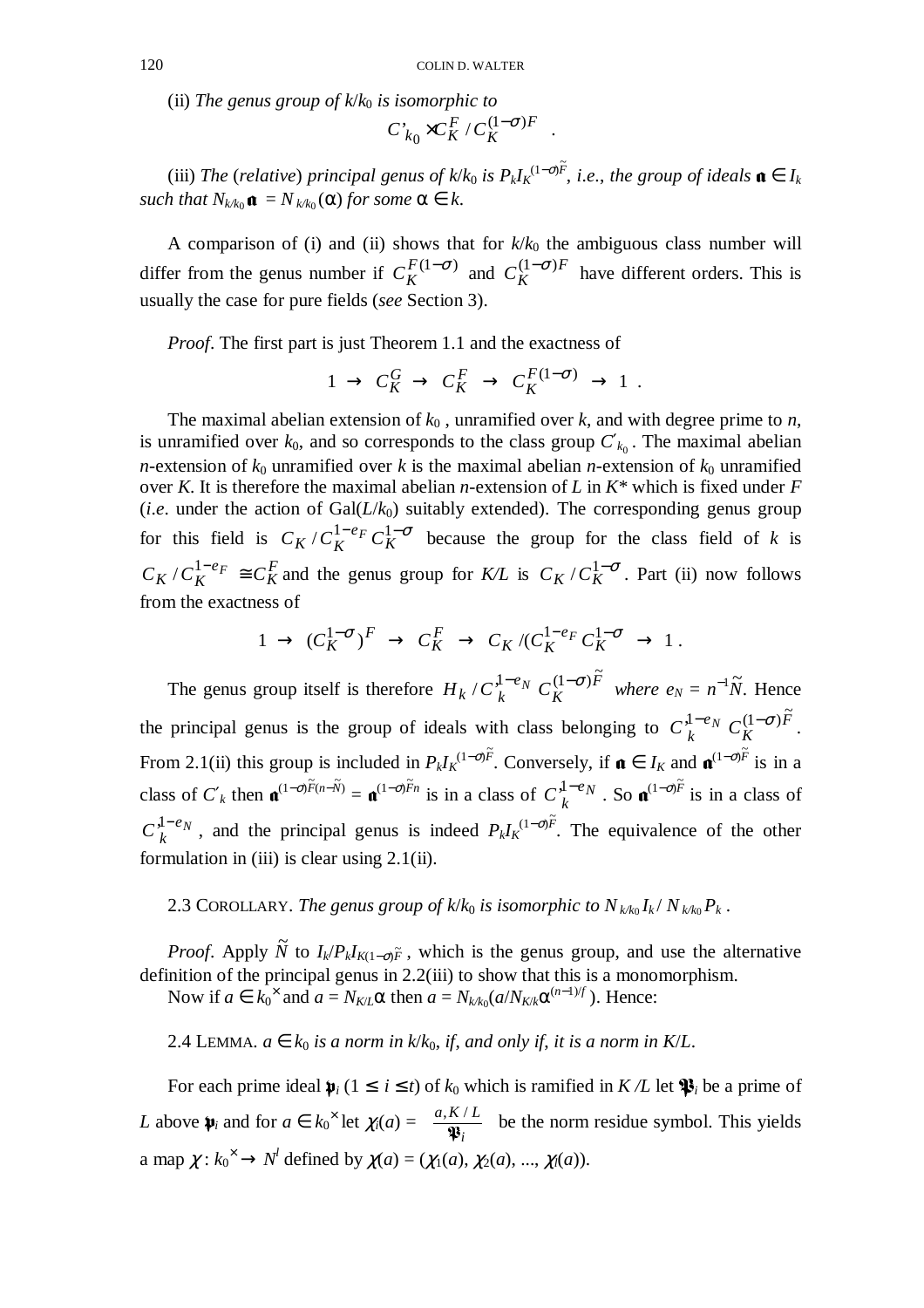2.5 LEMMA.  $a \in k_0^{\times}$  *is a norm in k/k*<sub>0</sub>, *if*, *and only if*,  $a \in \text{ker } \chi$ .

*Proof.* Suppose 
$$
\chi(a) = 1
$$
, *i.e.*  $\left(\frac{a, K/L}{\mathfrak{P}_i}\right) = 1$  for  $1 \le i \le t$ . Then  $\left(\frac{a, K/L}{\mathfrak{P}_i}\right) = 1$  for each

conjugate  $\mathfrak{P}$  of each prime ideal  $\mathfrak{P}_i$  since  $\left( \frac{a,\kappa/2}{\mathfrak{P}_i \tau} \right)$  $\left(\frac{a,K/L}{\mathfrak{P}_i\tau}\right)$ ſ τ*i*  $a, K/L$ @  $\left(\frac{K/L}{\mathfrak{P}_i\tau}\right) = \tau^{-1}\left(\frac{a,K/L}{\mathfrak{P}_i}\right)$  $\left(\frac{a,K/L}{\mathfrak{P}_i}\right)$ −1( *i*  $a, K/L$  $\ddot{\ }$  $\frac{1}{\omega} \left( \frac{a, K/L}{\omega} \right) \tau$  for  $\tau \in G$ .

Therefore *a* is a local norm for each prime ideal of *L* ramified in *K*. So *a* is a local norm for every completion of *K /L* because the oddness of *n* ensures that no infinite valuation is ramified. Thus *a* is a norm in  $K/L$  as the extension is cyclic. So *a* is a norm in  $k/k_0$  by 2.4. In each case the reverse implication also holds. So  $\alpha$  is a norm in  $k/k_0$  if, and only if,  $\chi(a) = 1$ .

Suppose  $N/k$  is the group of ideals in *k* which have principal norms in  $k_0$ . If  $\mathbf{a} \in N/k$ and  $N_{k/k_0}$ **a** = (*a*) for  $a \in k_0$  then a homomorphism  $X: N_k \to \chi(k_0)/\chi(E_{k_0})$  can be defined by  $X(\mathfrak{n}) = \chi(a) \bmod \chi(E_{k_0}).$ 

2.6 THEOREM. (*cf.* [6] & [7]) ker X is the principal genus of  $k/k_0$ .

*Proof.* Assume  $\mathbf{a} \in \mathbb{N}$ *I*<sub>*k*</sub> satisfies  $N_{k/k_0} \mathbf{a} = (a)$ . Then by Theorem 2.2(iii)  $\mathbf{a}$  is in the principal genus if, and only if,  $a\epsilon$  is a norm in  $k/k_0$  for some unit  $\epsilon$  of  $k_0$ , *i.e.*, if, and only if,  $a\varepsilon \in \text{ker } \gamma$ .

When the class number of  $k_0$  is prime to *n* the map X can be extended to the whole of *I<sub>k</sub>*. Choose *h* ∈  $\mathbb{Z}$  such that  $hh_{k_0} \equiv 1 \mod n$ . For  $\mathbf{a} \in I_k$  with  $N_{k/k_0} \mathbf{a}^{h_{k_0}} = (b)$  we must have  $X(\mathbf{a})^n = 1$  and therefore  $X(\mathbf{a}) = X(\mathbf{a}^{hh_{k_0}}) = \chi(b^h) \text{ mod } \chi(E_{k_0})$ . This is consistent with X on  $N_k$  as defined above. Clearly for this extended map ker X is the group of ideals whose  $h_{k0}$ <sup>th</sup> power is in the principal genus. Hence:

2.7 THEOREM. *When h<sup>k</sup>*<sup>0</sup>  *is prime to n the n*-*subgroup of the genus group of k*/*k*0 *is isomorphic to*  $X(I_k)$ .

2.8 COROLLARY. *When h<sup>k</sup>*<sup>0</sup>  *is prime to n the genus number of k*/*k*0 *divides*

$$
\frac{h_{k_0} \prod_{\mathfrak{p}} e_{\mathfrak{p}}}{[E_{k_0}: E_{k_0} \cap N_{k/k_0}k]}.
$$

*Proof*. The factor of the genus number which is prime to *n* is given precisely by Theorem 2.2(ii). The denominator is the order of  $\chi(E_{k_0})$ . So it remains to show that  $|\chi_i(A)|$  divides the ramification index  $e_{\mathfrak{p}_i}$  of  $\mathfrak{p}_i$  in  $K/L$  where *A* is the set of all generators of ideals in  $(N_{k/k_0} I_k)^{h_{k_0}}$ . By Hasse [8] II §7,  $|\chi_i(A)|$  divides  $e_{\mathfrak{p}_i}$  if *a* is prime to  $\mathfrak{p}_i$ . Suppose  $\boldsymbol{\psi}_i^{h_k} = (a)$ ,  $\boldsymbol{\phi}_i$  is a prime of *k* above  $\boldsymbol{\psi}_i$  with degree *f 'i* over *k*<sub>0</sub>, and  $\boldsymbol{\psi}_i$  has degree *f<sub>i</sub>* over *k*<sub>0</sub>. Then  $f_i$  divides  $f'_i$  and  $(N_{k/k_0}\mathbf{q}_i)^{h_{k_0}} = (a^{f'_i})$ . Thus, again by Hasse (*op. cit.*),  $\mathbf{q}_i$  gives rise to  $\chi_i(a^{f'i})$  which also has order dividing  $e_{\psi_i}$ .

*Remark*. Putting  $f = 1$  and using the product formula for norm residue symbols to remove one prime in 2.8 provides the familiar formula for the genus number of *K/L*.

§3. *Pure Fields of Prime Degree over* **Q**. Let *l* be an odd rational prime, ζ a primitive *l*th root of unity, and *m* a positive *l*th power free rational integer. For this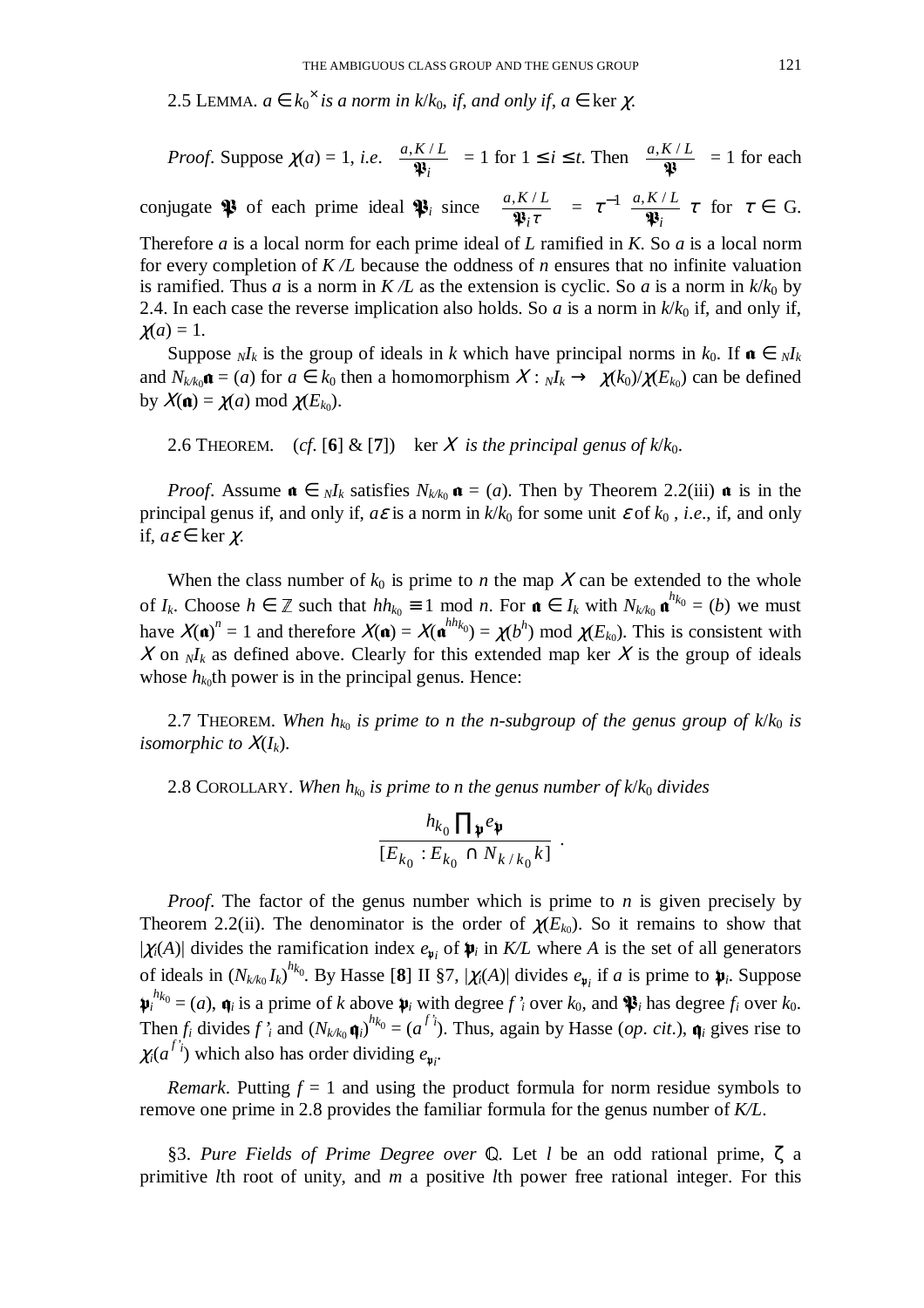section let  $k_0 = \mathbb{Q}$ ,  $k = \mathbb{Q}(\sqrt[m]{m})$ ,  $L = \mathbb{Q}(\zeta)$ , and  $K = \mathbb{Q}(\sqrt[m]{m}, \zeta)$ . These fields satisfy the hypotheses of the earlier sections. So the strongly ambiguous classes are generated by the primes of  $k$  which are totally ramified over  $\mathbb{Q}$ . From Wegner [13] these are the prime ideals dividing (*m*) and, if  $m^{l-1} \neq 1 \mod l^2$ , also the prime ideal above (*l*). Hence:

3.1 THEOREM. Let  $\mathbf{a}$  be an ambiguous ideal of  $k = \mathbb{Q}(\sqrt[k]{m})$ . Then  $\mathbf{a}^l = (a)$  for  $a \in \mathbb{Q}$ *defined by N*  $_{k/0}$  $\mathbf{a} = (a)$ . Here a is a product of lth powers, primes dividing m, and, if *m*<sup> $l-1$  ≢ 1 mod *l*<sup>2</sup>, *also the prime l. In the case when* **a** *is principal, a is a norm.*</sup>

3.2. THEOREM. *For a rational prime p and a*  $\in \mathbb{Q}^{\times}$  *let v<sub>p</sub>(a)*  $\in \mathbb{Z}$  *denote the multiplicity of p as a factor of a. Then a is a norm in*  $k/\mathbb{Q}$  *if, and only if,* 

$$
(m^{\nu_p(a)}a^{-\nu_p(m)})^{(p-1)/l} \equiv 1 \mod p
$$

*for all primes p dividing m with*  $p \equiv 1 \text{ mod } l$ *.* 

*Proof.* By Lemma 2.5, *a* is a norm in  $k/\mathbb{Q}$ , if, and only if,  $\chi_i(a) = \left(\frac{a_1 \kappa^2}{\mathbb{P}_i}\right)$  $\left(\frac{a,K/L}{\mathfrak{P}_i}\right)$ ſ *i*  $a, K/L$  $\ddot{\ }$  $\left(\frac{K/L}{m}\right) = 1$  for

 $1 \leq i \leq t$ . Since there is only one prime ideal in *L* above (*l*) the product formula for norm residue symbols permits this prime to be ignored if it occurs. The remaining ramified primes are the  $p \neq l$  which divide *m*. Using the properties of Hasse's norm residue and power residue symbols (*see* [8] II §11) for the chosen prime  $\mathcal{P}$  in *L* above (*p*)  $\neq$  (*l*) one obtains

$$
\left(\frac{a, K/L}{\mathfrak{P}}\right) = \left(\frac{a,m}{\mathfrak{P}}\right) = \left(\frac{p, a^{-\nu p(m)} m^{\nu p(a)}}{\mathfrak{P}}\right) = \left(\frac{a^{\nu p(m)} m^{-\nu p(a)}}{\mathfrak{P}}\right).
$$

Let  $n(p) = (p^{f(p)} - 1)$ /*l* where  $f(p)$  is the order of *p* modulo *l*. Then  $ln(p) = N_{L\mathbb{Q}}$  **\$** -1. So

$$
\left(\frac{x}{\mathfrak{P}}\right) = 1 \iff x^{n(p)} \equiv 1 \text{ mod } \mathfrak{P} \iff x^{n(p)} \equiv 1 \text{ mod } (p)
$$

for  $x \in \mathbb{Q}$  prime to p. Thus

$$
\left(\frac{a, K/L}{\mathfrak{P}}\right) = 1 \quad \Leftrightarrow \quad (m^{\nu_p(a)} a^{-\nu_p(m)})^{n(p)} \equiv 1 \mod p \; .
$$

This congruence is automatically satisfied when  $n(p) \equiv 0 \mod p-1$ , and therefore when *l* does not divide *p*−1. Otherwise *p*  $\equiv$  1 mod *l*, which gives *n*(*p*) = (*p*−1)/*l*. The theorem now follows.

3.3 COROLLARY. If  $\mathbf{\hat{a}}$  is an ambiguous ideal of k with  $\mathbf{\hat{a}}^l = (a)$  and a does not satisfy *all the congruences of Theorem 3.2 then* **a** *is not principal.* 

*Proof* Combine Theorems 3.1 and 3.2.

Let  $\{p_i \mid 1 \le i \le t\}$  be the set of ramified primes as described above, and let  ${p_i | 1 \le i \le s}$  be the subset of  $p \equiv 1 \mod l$ . Define  $\chi_i'(a) = (m^{\nu_p(a)} a^{-\nu_p(m)})^{(p-1)/l} \mod p$  for  $p = p_i$  and  $1 \le i \le s$ . Then  $\chi'(a) = (\chi_1'(a), \chi_2'(a), ..., \chi_s'(a))$  provides a homomorphism in effect from  $\mathbb{Q}^{\times}$  to  $\mathbb{F}_{l}^{s}$  where  $\mathbb{F}_{l}$  is the finite field of *l* elements. By 3.2 the kernel of  $\chi'$  is the subgroup of  $a \in \mathbb{Q}^{\times}$  which are norms in  $k/\mathbb{Q}$ . Composing this with the map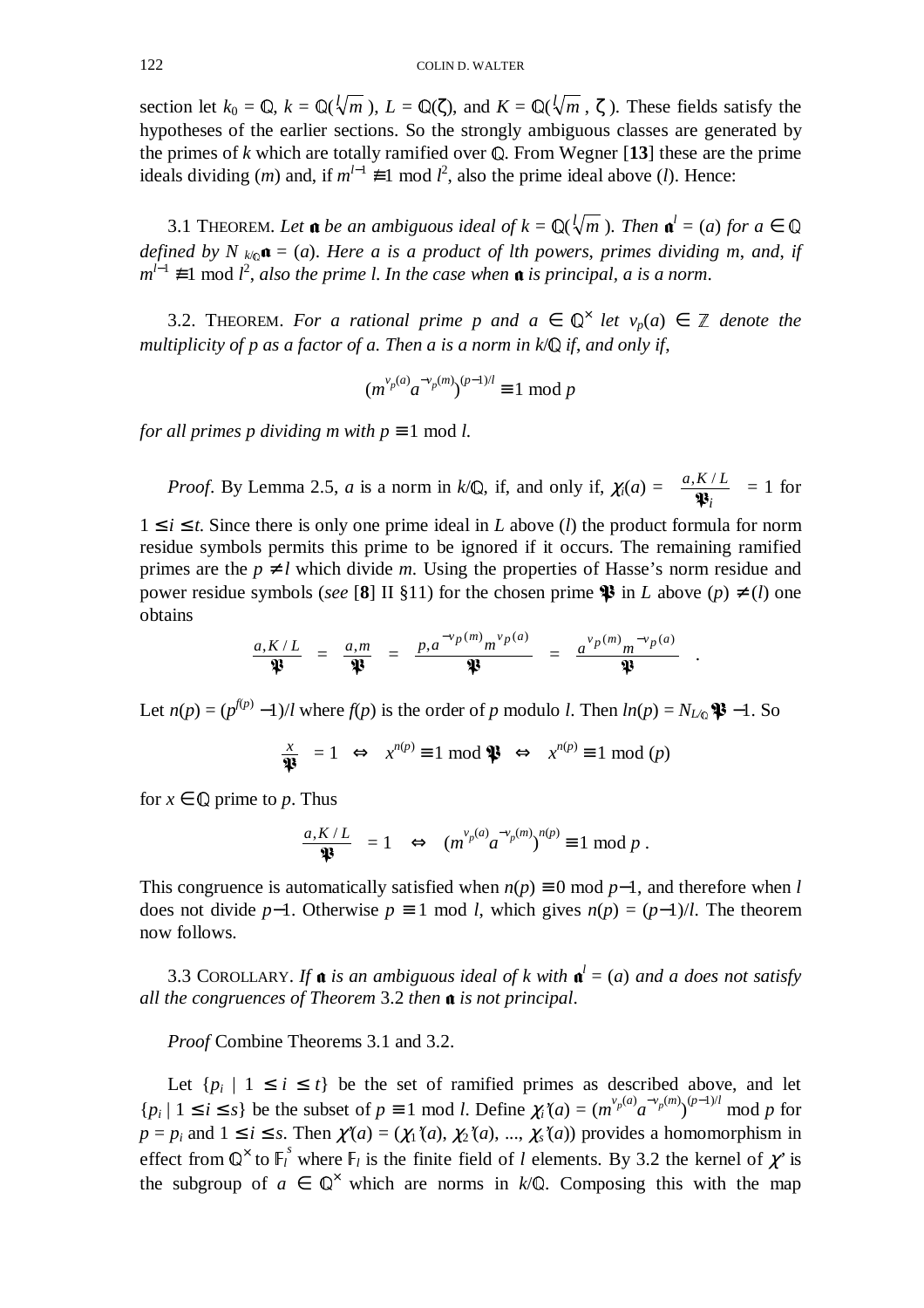*v*:  $I_k \to \mathbb{Q}^\times$  given by  $\mathfrak{a} \mapsto |a|$  for  $N_{k/\mathbb{Q}} \mathfrak{a} = (a)$  yields a homomorphism  $X' : I_k \to \mathbb{F}_l^s$ . As in §2 the kernel of Χ*'* is the group of ideals whose norms are norms of principal ideals. Thus, as in 2.6 and 2.7,

3.4 THEOREM. ker X' is the principal genus of  $k/\mathbb{Q}$  and  $|X'(I_k)|$  is the genus number.

3.5 THEOREM. (i) *The genus number of k*/ $\mathbb Q$  *is l<sup>s</sup>*, *i.e. X is surjective*;

(ii) the order of  $X^{\prime}(I_{k}^{N})$  is that of the quotient of strongly ambiguous classes by the *subgroup of classes corresponding to ideals of the principal genus;*

(iii) *every* ambiguous class is strongly ambiguous if, and only if,  $\zeta \in N_{K/L}E_K$  or  $ζ$  ∉  $N_{K/I}K$ .

*Remark*. ([10] Lemma 4)  $\zeta \in N_{K/L}K$  if, and only if,  $p_i^{l-1} \equiv 1 \mod l^2$  for  $1 \le i \le t$  with  $p_i \neq l$ . Thus for most *m* every ambiguous class is strongly ambiguous.

*Proof*. Fröhlich has already proved (i) in [**4**]. Alternatively, (*cf* [**1**], Theorem 4.2), let *q* be a rational prime. Fixing the value of  $\chi_i(q)$  only forces *q* to belong to certain arithmetic progressions modulo  $p_i$ . Hence  $\chi^i: \mathbb{Q}^\times \to \mathbb{F}_i^s$  is surjective even when restricted to unramified primes *q* of order *l*−1 modulo *l*. But such primes have prime factors  $\mathbf{q}_1$  and  $\mathbf{q}_{l-1}$  of degree 1 and *l*−1 respectively in *k*. So  $v(\mathbf{q}_1) = q$  and  $X' = \mathbf{q}_0'v$  is surjective. Note that the ideals  $\mathbf{q}_1$  generate the *l<sup>s</sup>* cosets of the principal genus in  $I_k$ , and give rise to an elementary abelian factor group of the class group of *k*.

The second part comes from Theorem 3.4 and the last part from Lemma 1.11.

3.6 THEOREM. (*cf* Fröhlich [4] Theorem 3). Let  $l^{s'}$  be the order of  $X'(I_k^N)$ , and let  $l^{t'}$ *be the number of strongly ambiguous classes*. *Then t'* ≥ max (*s'*, *t*−(*l*+1)/2) *and the class number of*  $k = \mathbb{Q}(\sqrt{l/m})$  *is divisible by l s*+*t'*−*s'* .

*Proof.* By Theorem 3.5(i) the genus group provides  $l^s$  cosets of the principal genus and by (ii) of the same theorem the ambiguous ideals provide  $l^{t-s'}$  classes in the principal genus. The lower bound on *t'* is just Corollary 1.7(i) with Theorem 3.5(ii).

*Remark*. s, *t*, and *s'* can be calculated very easily from *m* and the definition of Χ*'* and so the given lower bound for *t'* immediately yields a divisor of the *l*-class number.

This theorem is given in greater generality, though without proof, by Barrucand and Cohn in [**1**] Theorem 9.1.

## *References*

- 1. P. Barrucand and H. Cohn. "A rational genus, class number divisibility, and unit theory for pure cubic fields", *J*. *Number Theory*, 2 (1970), 7-21; 3 (1971), 226-239.
- 2. I. Connell and D. Sussman. "The *p* dimension of class groups of number fields", *J*. *London Math*. *Soc*. (2), 2 (1970), 525-529.
- 3. A. Fröhlich, "The genus field and genus group in finite number fields", I and II, *Mathematika*, 6 (1959), 40-46 and 142-146.
- 4. A. Fröhlich. "On the *l*-class group of the field  $P(\sqrt[m]{m})$ ", *J. London Math. Soc.*, 37 (1962), 189-192.